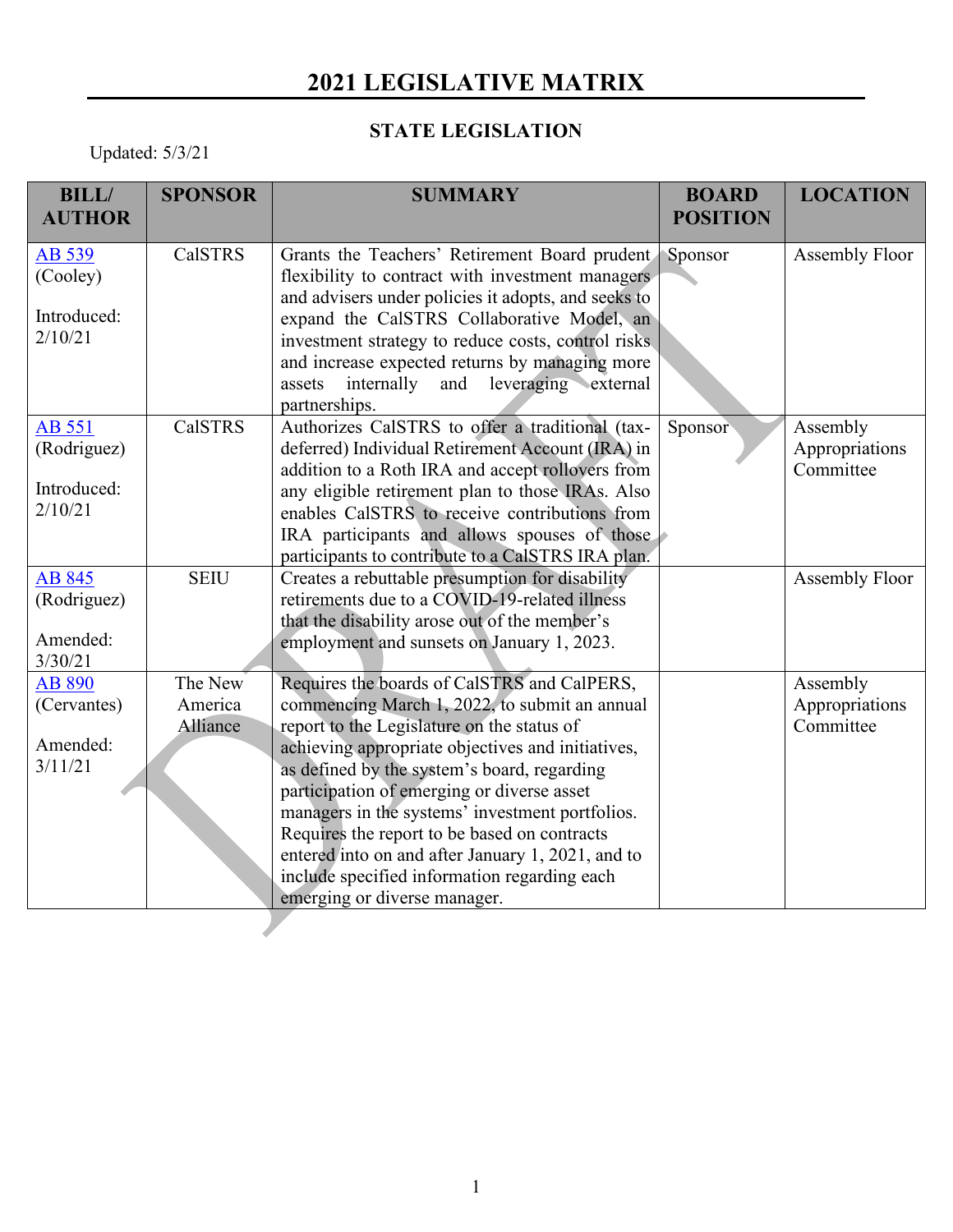| <b>BILL/</b><br><b>AUTHOR</b> | <b>SPONSOR</b>          | <b>SUMMARY</b>                                                                                  | <b>BOARD</b><br><b>POSITION</b> | <b>LOCATION</b>             |
|-------------------------------|-------------------------|-------------------------------------------------------------------------------------------------|---------------------------------|-----------------------------|
| <b>AB</b> 1019<br>(Holden)    | Author                  | Prohibits state trust money from being used to<br>make additional or new investments or renew   | Oppose                          | Assembly<br><b>PE&amp;R</b> |
|                               |                         | existing investments in investment vehicles                                                     |                                 | Committee                   |
| Introduced:                   |                         | issued or owned by the government of Turkey, its                                                |                                 |                             |
| 2/18/21                       |                         | instrumentalities or political subdivisions. Also                                               |                                 |                             |
|                               |                         | indemnifies present, former and future board                                                    |                                 |                             |
|                               |                         | members, officers and employees of and                                                          |                                 |                             |
|                               |                         | investment managers under contract with those                                                   |                                 |                             |
|                               |                         | state trust funds for actions related to the bill, and                                          |                                 |                             |
|                               |                         | no longer applies if the government of Turkey                                                   |                                 |                             |
|                               |                         | adopts a policy to acknowledge the Armenian                                                     |                                 |                             |
|                               |                         | Genocide and embark on a path of affording                                                      |                                 |                             |
|                               |                         | justice to its victims.                                                                         |                                 |                             |
| AJR <sub>9</sub>              | CalRTA                  | Requests the U.S. President and Congress to enact                                               |                                 | Assembly Floor              |
| (Cooper)                      |                         | legislation that would repeal the Government                                                    |                                 |                             |
|                               |                         | Pension Offset (GPO) and the Windfall                                                           |                                 |                             |
| Introduced:                   |                         | Elimination Provision (WEP) from the Social                                                     |                                 |                             |
| 3/1/21                        |                         | Security Act.                                                                                   |                                 |                             |
| <b>SB 294</b>                 | California              | Removes the 12-year limitation for service credit                                               | Neutral                         | Senate Floor                |
| (Leyva)                       | Labor                   | earned by a member while on a compensated<br>leave of absence for elected officer service under |                                 |                             |
| Introduced:                   | Federation;<br>CFT; CTA | the Teachers' Retirement Law and the Public                                                     |                                 |                             |
| 2/2/21                        |                         | Employees' Retirement Law.                                                                      |                                 |                             |
| <b>SB 457</b>                 | Author                  | Requires CalSTRS to provide a school district an                                                | Oppose                          | Senate                      |
| (Portantino)                  |                         | option to elect an investment portfolio that does                                               |                                 | Appropriations              |
|                               |                         | not contain investment vehicles that are issued or                                              |                                 | Committee                   |
| Introduced:                   |                         | owned by the government of the Republic of                                                      |                                 |                             |
| 2/16/21                       |                         | Turkey and extends the same provision to school                                                 |                                 |                             |
|                               |                         | districts and cities participating in CalPERS.                                                  |                                 |                             |
| SB 634                        | CalSTRS                 | Makes various technical, conforming or minor                                                    | Sponsor                         | <b>Assembly Desk</b>        |
| $(L,PE\&R)$                   |                         | changes to the Teachers' Retirement Law to                                                      |                                 |                             |
|                               |                         | facilitate efficient administration of the State                                                |                                 |                             |
| Introduced:                   |                         | Teachers' Retirement Plan. Also makes various                                                   |                                 |                             |
| 2/19/21                       |                         | technical and conforming changes in the Public                                                  |                                 |                             |
|                               |                         | Employees' Retirement Law and the County                                                        |                                 |                             |
|                               |                         | Employees Retirement Law.                                                                       |                                 |                             |
|                               |                         |                                                                                                 |                                 |                             |